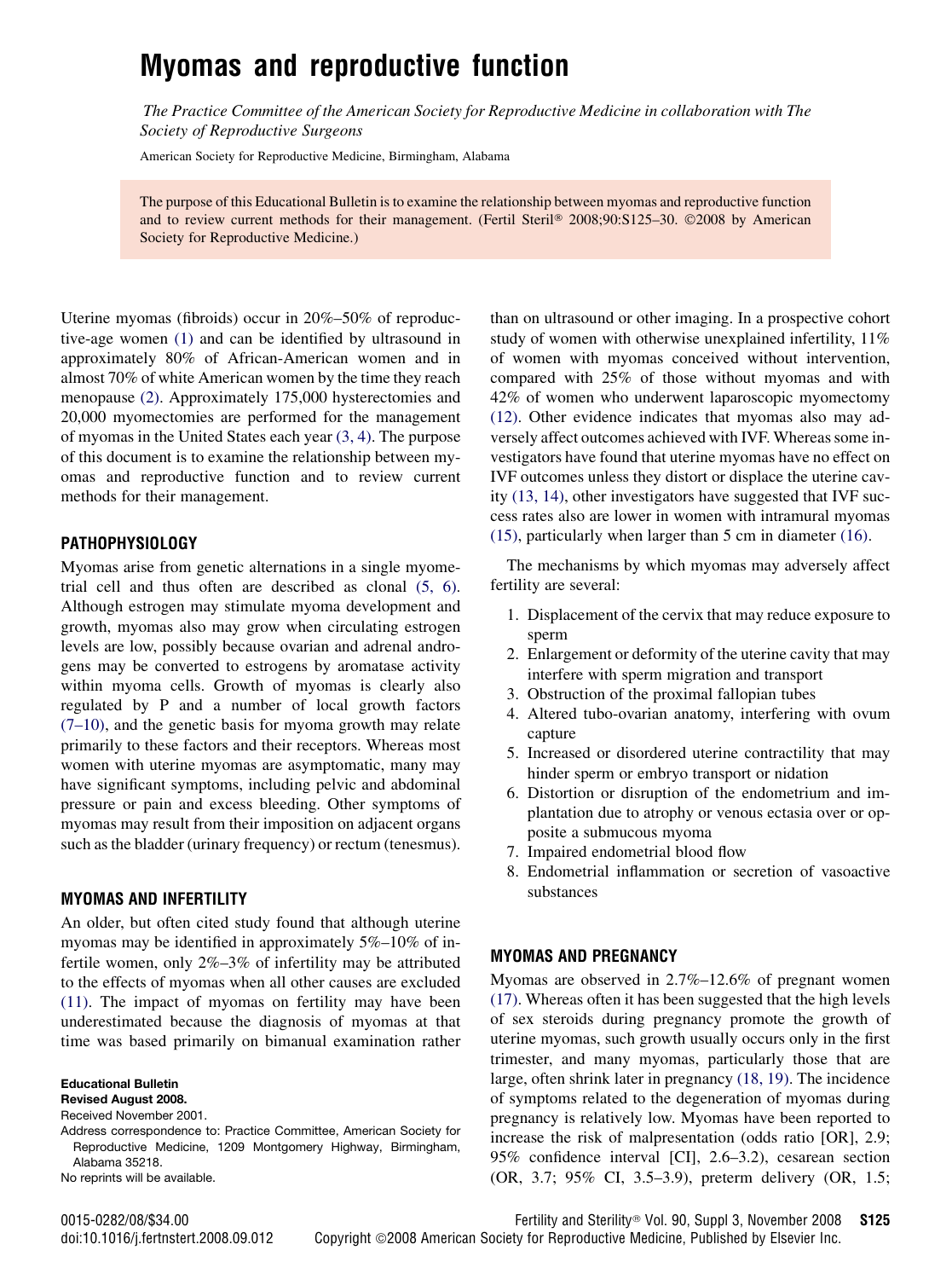95% CI, 1.3–1.7), and spontaneous miscarriage (OR, 1.6; 95% CI, 1.3–2.0) [\(17\)](#page-4-0). A review of pregnancy outcomes among 1,941 women who underwent myomectomy observed that 19% of pregnancies ended in spontaneous abortion after surgery, compared with 41% before myomectomy [\(11\)](#page-4-0).

At least two retrospective studies suggest that the specific location of myomas is important to outcomes in pregnancy. Those adjacent to the placental site have been associated with increased risks for bleeding, abruption, and premature rupture of membranes [\(20, 21\)](#page-4-0). Although myomectomy rarely is indicated in pregnancy, case reports suggest that the procedure can be performed safely when necessary [\(22\)](#page-4-0).

## EVALUATION

Symptoms of myomas include pelvic pressure and/or pain, increasing abdominal girth, urinary or rectal symptoms, and reproductive failure. Abnormal bleeding is common and usually involves increasingly heavy or prolonged menses, often with dysmenorrhea. Women having regular cycles and a consistent pattern of premenstrual molimina may be presumed ovulatory; a luteal phase serum P concentration greater than 3 ng/mL confirms the clinical impression. In such cases, endometrial biopsy is rarely indicated because the risk of hyperplasia or malignancy is remote [\(23, 24\).](#page-4-0) Uterine enlargement usually is determined by clinical examination. The size, number, and location of myoma(s) may be documented by ultrasound. Transvaginal ultrasound in conjunction with the introduction of sterile saline (sonohysterography) can determine whether a centrally located myoma impinges directly on the uterine cavity and may be amenable to treatment by hysteroscopic resection rather than by abdominal myomectomy. Whereas intramural or subserosal myomas are more likely to cause pressure, pain, and distortion of adjacent organs, submucous and intracavitary myomas most often are associated with menorrhagia and intermenstrual bleeding and, as discussed above, also are more likely to have adverse effects on reproductive function. Although not usually necessary, computed tomography or magnetic resonance imaging (MRI) may be helpful in planning surgery in selected cases, especially when contemplating laparoscopic myomectomy (which does not allow palpation for locating deep intramural myomas).

In infertile women with uterine myomas, thorough evaluation to exclude other common and possibly coexisting causes of infertility should be completed before concluding that a specific treatment of myomas is indicated [\(11\)](#page-4-0). Hysterosalpingography (HSG) is indicated to assess the uterine cavity and tubal patency. If a balloon catheter is used to perform the HSG, it should be deflated at the end of the procedure to allow for complete evaluation of the cavity. Hysteroscopy is unnecessary when the uterine cavity contour is normal [\(25\).](#page-4-0) When HSG reveals a filling defect in the uterine cavity, sonohysterography or office hysteroscopy can more precisely define the location and attachment of the lesion(s) and determine whether a submucous myoma(s) is (are) amenable to hysteroscopic resection. Evidence indicates that sonohysterography is highly sensitive for identifying intrauterine lesions and yields results that correlate well with those obtained by hysteroscopy [\(26\)](#page-4-0). Sonohysterography generally causes little discomfort and is easier to perform and less costly than office or outpatient hysteroscopy [\(27\)](#page-4-0).

## CLINICAL MANAGEMENT Expectant Management

Women with uterine myomas and otherwise unexplained infertility may be managed expectantly, but there are no data to predict the monthly fecundity that might be expected. In the past, surgical treatment for asymptomatic myomas generally was recommended for women whose uterus exceeded 12 weeks' size, but the recommendation was based on assumptions that have since been effectively refuted [\(28\):](#page-4-0)

- 1. The adnexae cannot be assessed by palpation. Surgery for this indication presumed that palpation of the adnexae was important for the early detection and treatment of ovarian cancer. However, most ovarian cancers are identified only after the disease has spread beyond the ovary, and ultrasound or other types of imaging can assess the adnexae accurately regardless of the uterine size [\(29\)](#page-4-0).
- 2. The myomas will eventually cause symptoms that require treatment. The growth, regression, and symptoms of myomas vary widely and cannot be predicted; surgery is not indicated for the treatment of symptoms that may never occur.
- 3. Surgery that is postponed will be more difficult technically. At least two studies have demonstrated that complication rates associated with myomectomy and with hysterectomy for large (12–20 weeks' size) or smaller myomatous uteri (12 weeks' size or less) are comparable [\(28, 30, 31\).](#page-4-0)
- 4. Rapid growth may be an indication of leiomyosarcoma. The incidence of leiomyosarcoma in hysterectomy specimens obtained from women receiving surgical treatment for uterine myomas increases with age, from as low as 0.1% among women of reproductive age [\(1\)](#page-4-0) to a high of 1.7% among women who receive surgical treatment for uterine myomas after age 60 [\(32\),](#page-5-0) and does not relate to uterine size or to the rate of uterine growth [\(32, 33\).](#page-5-0) These observations imply that more women may die as a result of complications of hysterectomy performed for asymptomatic myomas during the reproductive years (1 to 1.6 per 1,000) [\(3\)](#page-4-0) than would be saved from death by excision of a leiomyosarcoma.

## Medical Treatment

Several medical treatments have been demonstrated to reduce the size and to relieve the symptoms of myomas. Gonadotropin-releasing hormone (GnRH) agonists cause myoma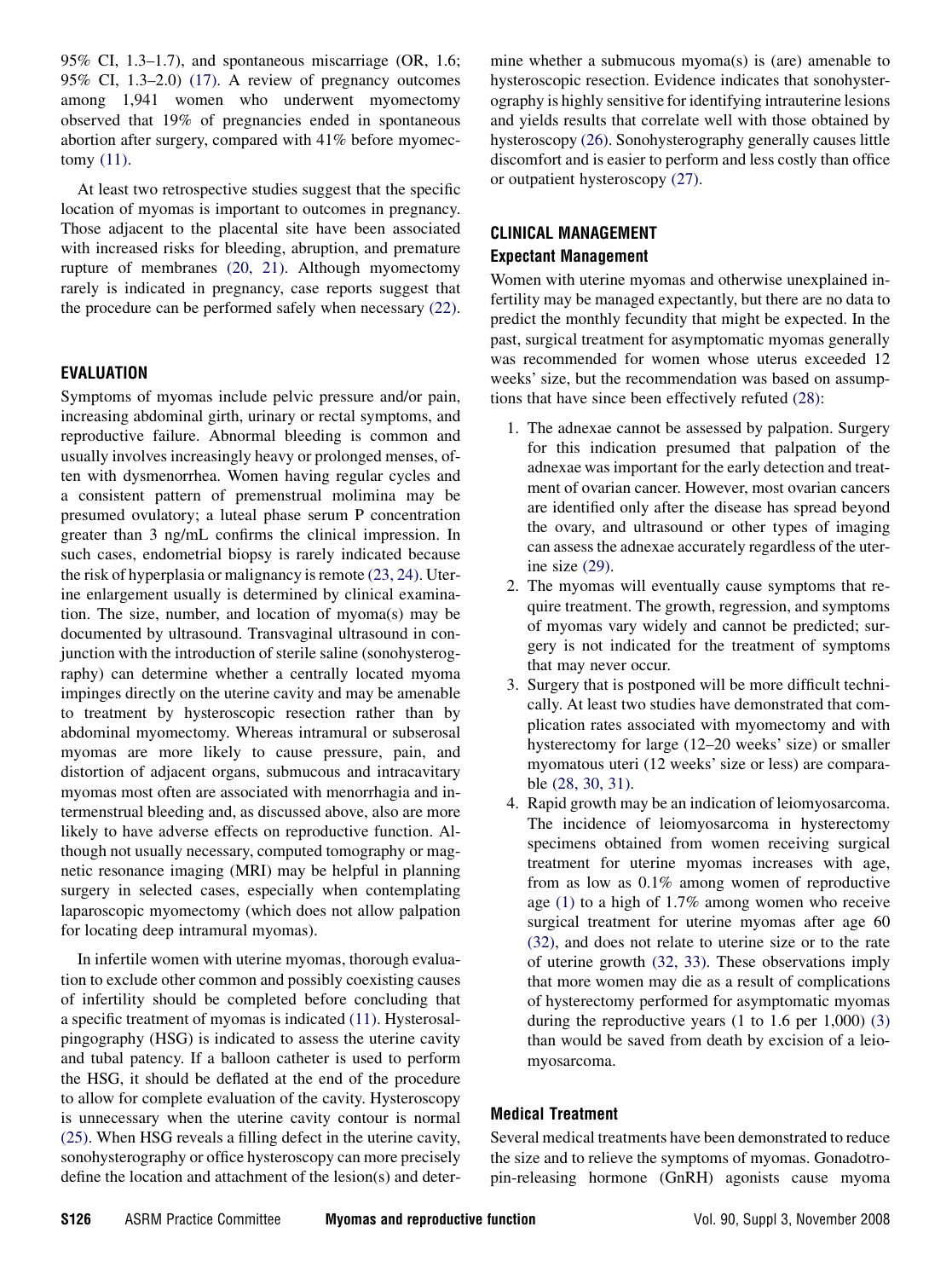shrinkage by inducing hypoestrogenemia and have been the standard medical treatment for myomas over the past two decades. Androgen therapy with gestrinone or danazol has been effective in small studies, but the frequency of adverse side effects has limited its use [\(34, 35\)](#page-5-0). The P antagonist mifepristone has been observed to decrease the size and symptoms of myomas in a small placebo-controlled randomized trial [\(36\)](#page-5-0). Other agents currently under investigation include selective estrogen and P receptor modulators and aromatase inhibitors, but none currently is approved or recommended for clinical use. Although myoma volume may be reduced approximately 50% by medical treatments, the uterus typically returns to pretreatment size after the medications are discontinued. There is no evidence that fertility improves with medical therapy [\(37\)](#page-5-0). Medical therapy also may delay more effective treatments and therefore cannot be recommended for the treatment of infertility.

#### Surgical Treatment

Hysterectomy is the definitive surgical treatment for symptoms relating directly to uterine myomas. Myomectomy is the only treatment option for women interested in future fertility and may be considered by women who have completed childbearing but prefer not to have their uterus removed.

Women contemplating myomectomy should receive careful and thorough counseling regarding the likely results of surgery and its intrinsic risks. Preoperative HSG, sonohysterography, or hysteroscopy should identify submucous and intracavitary myomas that may be amenable to hysteroscopic surgery.

Hysteroscopic Myomectomy Hysteroscopic myomectomy is indicated for intracavitary myomas and submucous myomas having at least 50% of their volume within the uterine cavity. Myomas may be removed using hysteroscopic scissors, monopolar or bipolar electrosurgical techniques, or mechanical morcellators or by laser methods. The procedure can be challenging technically, and complications include uterine perforation, hemorrhage, fluid overload, and hyponatremia (when distension media other than saline are used). The additional risk of postoperative intrauterine adhesions increases with the size and number of myomas and the extent of endometrial disruption. Measures commonly used in efforts to decrease the risk of postoperative adhesions include inserting a balloon catheter in the uterus to prevent apposition of denuded surfaces for approximately 1 week after surgery, treatment with high doses of estrogen to promote proliferation of the endometrium, and early ''second-look'' hysteroscopy for lysis of recurrent adhesions. However, none of these techniques has been evaluated rigorously. There have been no randomized controlled trials aimed at assessing fertility after hysteroscopic myomectomy. In a small prospective cohort study, 72% of women with primary infertility conceived within 4 years after surgery and without further intervention; the miscarriage rate after surgery was 26%, compared with 62% before hysteroscopic myomectomy for women having a previous miscarriage [\(38\)](#page-5-0).

plied effectively to reduce intraoperative blood loss during abdominal myomectomy. These include applying a tourniquet around the uterine isthmus to occlude the uterine vessels; placement of vascular clamps on the infundibulopelvic ligaments; transverse uterine incisions, parallel to myometrial vessels; and injection of dilute vasopressin into the overlying serosa and adjacent myometrium [\(39, 40\).](#page-5-0) The incidence of adhesions is extremely high (94%) when myomectomy requires incisions on the posterior wall of the uterus and is lower, but still relatively high (55%), when the anterior surface of the uterus is incised [\(41\)](#page-5-0); posterior pelvic adhesions also tend to be more dense and severe. Consequently, anterior uterine incisions are preferable, whenever possible. Postoperative adhesions that distort the adnexal anatomy may compromise future fertility. Whereas oxidized regenerated cellulose (Interceed; Ethicon, Women's Health and Urology, Somerville, NJ) [\(42\),](#page-5-0) sodium hyaluronate/carboxymethyl cellulose (Seprafilm; Genzyme, Cambridge, MA), and expanded polytetrafluoroethylene (Gore-Tex Surgical Membrane; W.L. Gore Corp., Flagstaff, AZ) surgical adhesion barriers have been demonstrated to be effective for reducing postoperative adhesions after myomectomy, there is no substantial evidence that their use improves fertility, reduces pain, or decreases the incidence of postoperative bowel obstruction [\(43\).](#page-5-0) In many cases, surgery may be performed via a minilaparotomy, resulting in an earlier recovery and a more cosmetic scar.

Abdominal Myomectomy Various techniques have been ap-

Laparoscopic Myomectomy Laparoscopic myomectomy has been advocated as a minimally invasive alternative to traditional open abdominal myomectomy. Two randomized studies observed no differences in operative time or blood loss but noted that laparoscopy was associated with less postoperative pain, a shorter length of stay, and a more rapid recovery [\(44,](#page-5-0) [45\)](#page-5-0); one also noted no significant differences in pregnancy and spontaneous abortion rates between the two techniques.

Case reports have described uterine rupture during pregnancy after laparoscopic myomectomy. Some have speculated that the greater use of electrocautery to achieve hemostasis and the technical difficulties of myometrial reconstruction during laparoscopic myomectomy may predispose to a higher incidence of subsequent rupture [\(46, 47\)](#page-5-0). Although the complication appears rare, there are no reliable data allowing direct comparison of the incidence of uterine rupture during pregnancy after open and laparoscopic myomectomy. Laparoscopic-assisted myomectomy has been advocated as a means to reduce the risk of uterine rupture and to reduce operative time [\(48\).](#page-5-0) The technique involves laparoscopic excision of the myomas, followed by minilaparotomy to facilitate removal of the specimens and secure repair of the myometrium.

A multicenter trial in which patients were randomized to myomectomy by laparoscopy or minilaparotomy observed that minilaparotomy was easier, quicker, and associated with no more blood loss than laparoscopy when myomas were anterior, fundal, or lateral; operating time and blood loss were lower with laparoscopy when myomas were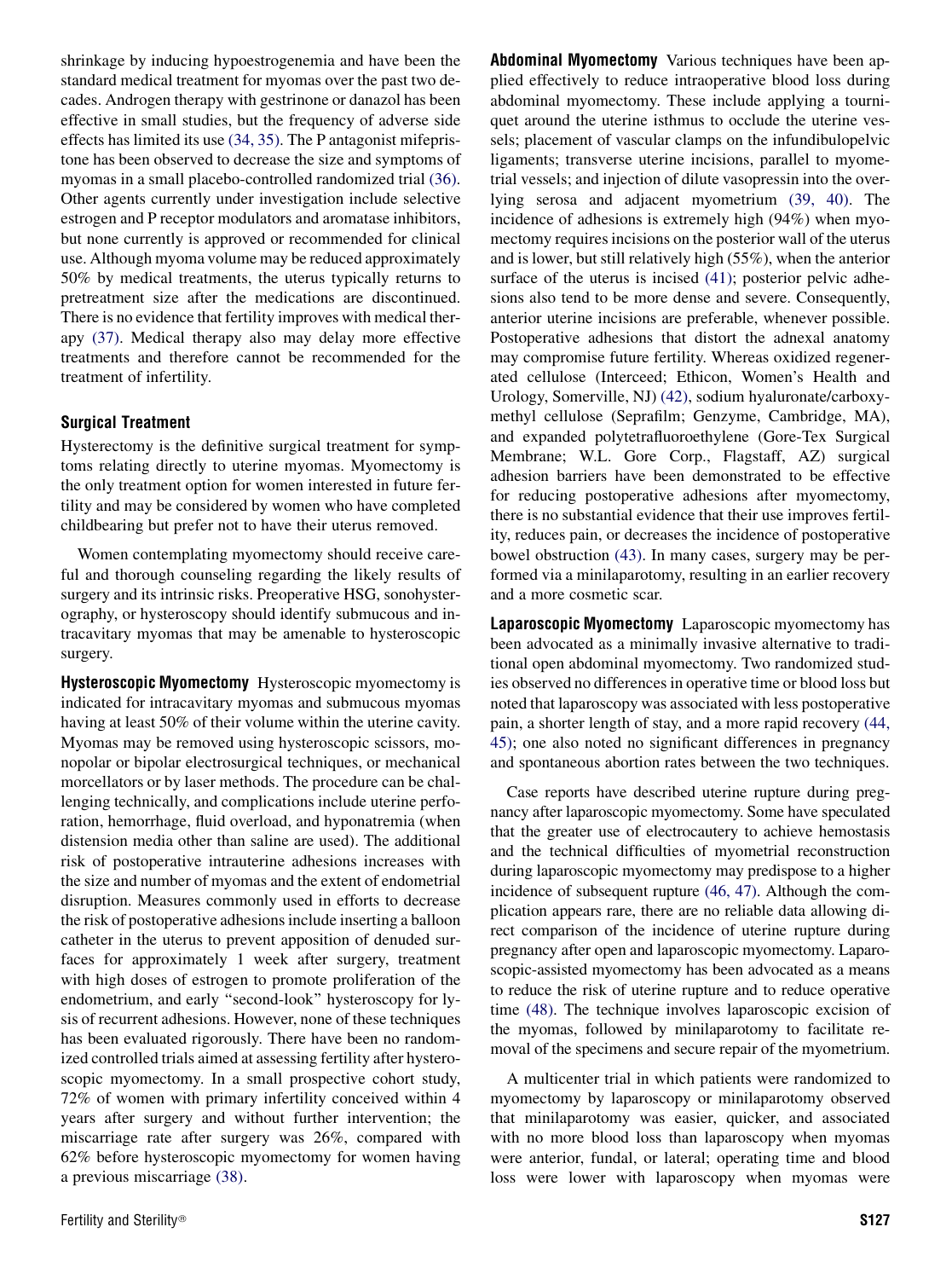posterior or located within the broad ligaments. Overall, patients who underwent laparoscopic myomectomy required less analgesia and had a shorter hospital stay, but postoperative pain and time to full recovery for the two groups were comparable [\(49, 50\).](#page-5-0) Cumulative pregnancies and live births after 12 months also were similar in the two groups, although the pregnancy and live-birth rates (per cycle) were higher after laparoscopic myomectomy.

Another laparoscopic technique, myolysis, involves thermal destruction of myomas via insertion of cryoprobes, electrocautery needles, or fiberoptic lasers. A nonsurgical method for myolysis involving MRI-guided focused ultrasonic treatment also has been described [\(51\).](#page-5-0) Data relating to the short- and long-term outcomes achieved with such treatments are still lacking and, until they become available, myolysis cannot be recommended for women hoping to maintain or improve their fertility.

Preoperative Treatment with GnRH Agonists A number of studies have evaluated the utility of preoperative treatment with a GnRH agonist before myomectomy [\(52–58\).](#page-5-0) Overall, results support the following conclusions:

- 1. Preoperative treatment with a GnRH agonist and iron supplementation significantly increases the preoperative hemoglobin and hematocrit in anemic women.
- 2. In the only randomized controlled trial involving preoperative treatment with a GnRH agonist, treatment increased operating time significantly and had no discernible effect on estimated blood loss, postoperative fever, length of stay, and pregnancy rates [\(59\)](#page-5-0).
- 3. GnRH agonist pretreatment may increase the technical difficulty of myomectomy by causing myomas to become soft and thus obscuring the proper plane of dissection.
- 4. Preoperative treatment with a GnRH agonist may increase the likelihood of recurrent/persistent myomas [\(60\)](#page-5-0) and the likelihood that laparoscopic myomectomy must be abandoned in favor of an open technique [\(61\)](#page-5-0).

The clinical utility of preoperative treatment with a GnRH agonist before hysteroscopic myomectomy has not been evaluated. Some investigators have suggested that such treatment facilitates the procedure by causing atrophy of adjacent tissue and, to some extent, by reducing the size of the myomas, but there is no consensus of expert opinion on the issue.

**Outcomes Achieved with Myomectomy** Up to 80% of women report relief from symptoms after myomectomy [\(11\).](#page-4-0) Life table analysis yields a 10-year clinical recurrence rate of approximately 27% [\(62\)](#page-5-0). Recurrence appears more common after the removal of multiple myomas than after removal of a solitary myoma [\(63\)](#page-5-0). In one study, reoperation generally was not required until 3 or more years after the original surgery. Term pregnancy rates after myomectomy range between 40% and 50% [\(1, 11\)](#page-4-0). However, virtually all studies of success rates are retrospective and have not employed contemporary methods of statistical analysis. Although the duration of follow-up has varied among studies, some investigators have observed that the majority of women

who conceive after myomectomy do so within 1 year; the observation is consistent with pregnancy rates observed after other surgical treatments for infertility. The number and size of myomas removed does not appear to correlate with postoperative pregnancy rates [\(11\).](#page-4-0) Although data describing fertility after hysteroscopic and laparoscopic myomectomy are quite limited, the results achieved appear comparable to those after abdominal myomectomy [\(45, 64, 65\)](#page-5-0).

The impact of myomectomy on miscarriage risk has not been evaluated carefully. As discussed above, one large retrospective study observed that 19% of pregnancies ended in spontaneous abortion after surgery, compared with 41% before myomectomy [\(11\)](#page-4-0), but the inherent limitations of the study design prevent a confident conclusion. The effects of myomectomy on the incidence of adverse obstetrical outcomes such as premature labor and malpresentation also have not been studied adequately. Although it generally is recommended that women who undergo abdominal myomectomy not be allowed to labor and should deliver by cesarean section, there is no direct evidence to support the recommendation, which derives, by inference, from observations relating to the risk of uterine rupture during pregnancy after classical cesarean section. At least one study observed no uterine ruptures associated with 212 births after myomectomy, 83% of which were vaginal deliveries [\(66\).](#page-5-0)

## Uterine Artery Embolization

Uterine artery embolization (UAE) has been used for the treatment of myomas since the early 1990s. Several small series have reported that UAE reduces the overall size of the uterus, and that of dominant myomas, by 40%–50% in approximately 90% of cases [\(67, 68\)](#page-5-0). Up to 80% of women treated by UAE have observed decreased menstrual flow and pain, but the intervals of follow-up have been relatively brief. Nausea, vomiting, pain, and fever are common during the 48 hours immediately after the procedure. Adverse events following UAE have included infectious complications requiring hysterectomy, transcervical expulsion of a myoma, pelvic pain, nonpurulent vaginal discharge, delayed diagnosis of leiomyosarcoma, and diminished ovarian reserve or premature ovarian failure, particularly in older women. Successful pregnancies after UAE have been described, but data relating to fertility and pregnancy outcomes after UAE are still quite limited, and the procedure therefore cannot be recommended for women planning a later pregnancy [\(69, 70\)](#page-5-0). One randomized controlled trial in which 58 women were randomized to UAE and 63 to myomectomy found that UAE was less invasive, as effective for treatment of symptoms, and as safe as myomectomy; among women trying to conceive, there were 33 pregnancies in 40 women after myomectomy and 17 pregnancies among 26 women after UAE during the first 2 years of follow-up [\(71\)](#page-5-0).

A new noninvasive technique (Flostat; Vascular Control Systems, San Juan Capistrano, CA) employs a Doppler-guided device that is applied transvaginally to the cervix to mechanically compress and occlude the uterine arteries for an interval of hours. After its removal, normal myometrium reperfuses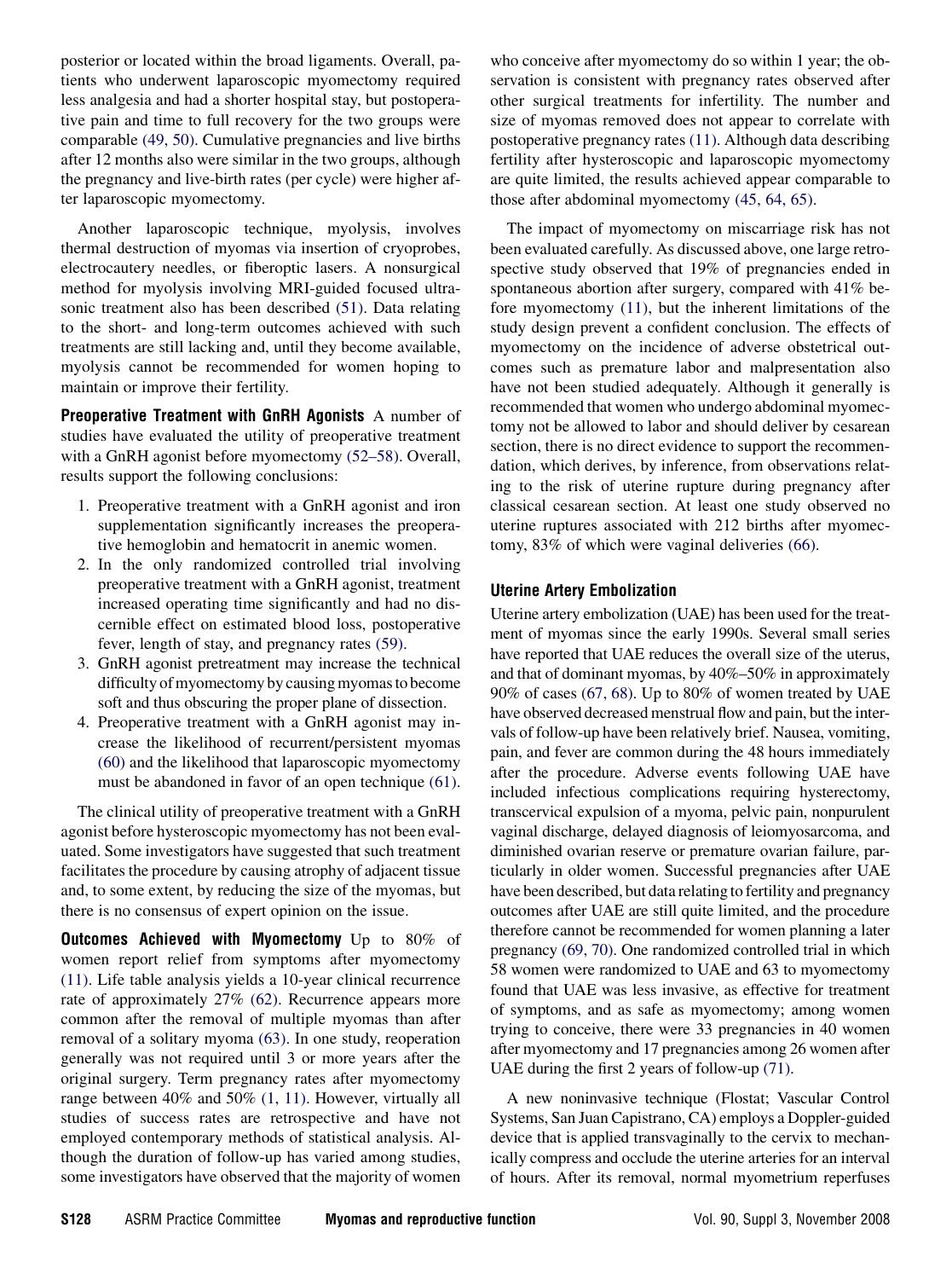<span id="page-4-0"></span>but myomas do not, and they subsequently degenerate. Results of feasibility studies suggest the method can decrease myoma volume by approximately 40%–50% [\(72\)](#page-5-0), but studies of subsequent reproductive function have not yet been performed.

## SUMMARY AND CONCLUSIONS

- The effects of myomas on reproductive function outcome are not well defined. Overall, evidence suggests that myomas are the primary cause of infertility in a relatively small proportion of women.
- Myomas that distort the uterine cavity and larger intramural myomas may have adverse effects on fertility.
- Medical treatment for myomas does not improve infertility. Preoperative medical treatment with a GnRH agonist should be considered for women who are anemic and those who might be candidates for a less invasive procedure if the volume of their myoma(s) was moderately smaller.
- In infertile women and those with recurrent pregnancy loss, myomectomy should be considered only after a thorough evaluation has been completed.
- Myomectomy is a relatively safe surgical procedure associated with few serious complications. However, postoperative adhesions are common after abdominal myomectomy and pose a significant potential threat to subsequent fertility.
- UAE, myolysis, and MRI-guided ultrasonic treatment should not be recommended for women with myomas seeking to maintain or improve their fertility because their safety and effectiveness in such women has not been established.

Acknowledgments: This report was developed under the direction of the Practice Committee of the American Society for Reproductive Medicine as a service to its members and other practicing clinicians. While this document reflects appropriate management of a problem encountered in the practice of reproductive medicine, it is not intended to be the only approved standard of practice or to dictate an exclusive course of treatment. Other plans of management may be appropriate, taking into account the needs of the individual patient, available resources, and institutional or clinical practice limitations. This Committee Opinion was approved by the Practice Committee of the American Society for Reproductive Medicine and by the Board of Directors of the American Society for Reproductive Medicine.

#### **REFERENCES**

- 1. Verkauf BS. Myomectomy for fertility enhancement and preservation. Fertil Steril 1992;58:1–15.
- 2. Day Baird D, Dunson DB, Hill MC, Cousins D, Schectman JM. High cumulative incidence of uterine leiomyoma in black and white women: ultrasound evidence. Am J Obstet Gynecol 2003;188:100–7.
- 3. Dicker RC, Greenspan JR, Strauss LT, Cowart MR, Scally MJ, Peterson HB, et al. Complications of abdominal and vaginal hysterectomy among women of reproductive age in the United States. The Collaborative Review of Sterilization. Am J Obstet Gynecol 1982;144: 841–8.
- 4. Dixon D, Parrott EC, Segars JH, Olden K, Pinn VW. The second National Institutes of Health International Congress on advances in uterine leiomyoma research: conference summary and future recommendations. Fertil Steril 2006;86:800–6.
- 5. Townsend DE, Sparkes RS, Baluda MC, McClelland G. Unicellular histogenesis of uterine leiomyomas as determined by electrophoresis by glucose-6-phosphate dehydrogenase. Am J Obstet Gynecol 1970;107:1168–73.
- 6. Rein MS, Friedman AJ, Barbieri RL, Pavelka K, Fletcher JA, Morton CC. Cytogenic abnormalities in uterine leiomyomata. Obstet Gynecol 1991;77:923–6.
- 7. Pollow K, Sinnecker G, Boquoi E, Pollow B. In vitro conversion of estradiol-17beta into estrone in normal human myometrium and leiomyoma. J Clin Chem Clin Biochem 1978;16:493–502.
- 8. Tommola P, Pekonen F, Rutanen EM. Binding of epidermal growth factor and insulin-like growth factor I in human myometrium and leiomyomata. Obstet Gynecol 1989;74:658–62.
- 9. Fayed YM, Tsibris JC, Langenberg PW, Robertson AL Jr. Human uterine leiomyoma cells: binding and growth responses to epidermal growth factor, platelet-derived growth factor, and insulin. Lab Invest 1989;60:30–7.
- 10. Lumsden MA, West CP, Hawkins RA, Bramley TA, Rumgay L, Baird DT. The binding of steroids to myometrium and leiomyomata (fibroids) in women treated with the gonadotrophin-releasing hormone agonist Zoladex (ICI 118630). J Endocrinol 1989;121:389–96.
- 11. Buttram VC Jr, Reiter RC. Uterine leiomyomata: etiology, symptomatology, and management. Fertil Steril 1981;36:433–5.
- 12. Donnez J, Jadoul P. What are the implications of myomas on fertility? A need for a debate? Hum Reprod 2002;17:1424–30.
- 13. Farhi J, Ashkenazi J, Feldberg D, Dicker D, Orvieto R, Ben Rafael Z. Effect of uterine leiomyomata on the results of in-vitro fertilization treatment. Hum Reprod 1995;10:2576–8.
- 14. Surrey ES, Lietz AK, Schoolcraft WB. Impact of intramural leiomyomata in patients with a normal endometrial cavity on in vitro fertilization embryo transfer cycle outcome. Fertil Steril 2001;75:405–10.
- 15. Somigliana E, Vercellini P, Daguati R, Pasin R, De Giorgi O, Crosignani PG. Fibroids and female reproduction: a critical analysis of the evidence. Hum Reprod Update 2007;13:465–76.
- 16. Kolankaya A, Arici A. Myomas and assisted reproductive technologies: when and how to act? Obstet Gynecol Clin North Am 2006;33:145–52.
- 17. Klatsky PC, Tran ND, Caughey AB, Fujimoto VY. Fibroids and reproductive outcomes: a systematic literature review from conception to delivery. Am J Obstet Gynecol 2008;198:357–66.
- 18. Lev-Toaff AS, Coleman BG, Arger PH, Mintz MC, Arenson RL, Toaff ME. Leiomyomas in pregnancy: sonographic study. Radiology 1987;164:375–80.
- 19. Neiger R, Sonek JD, Croom CS, Ventolini G. Pregnancy-related changes in the size of uterine leiomyomas. J Reprod Med 2006;51:671–4.
- 20. Rice JP, Kay HH, Mahony BS. The clinical significance of uterine leiomyomas in pregnancy. Am J Obstet Gynecol 1989;160:1212–6.
- 21. Muram D, Gillieson M, Walters JH. Myomas of the uterus in pregnancy: ultrasonographic follow-up. Am J Obstet Gynecol 1980;138:16–9.
- 22. Burton CA, Grimes DA, March CM. Surgical management of leiomyomata during pregnancy. Obstet Gynecol 1989;74:707–9.
- 23. Stovall TG, Solomon SK, Ling FW. Endometrial sampling prior to hysterectomy. Obstet Gynecol 1989;73:405–9.
- 24. Moller LM, Berget A. Prehysterectomy curettage in women with uterine fibromyomata is not worthwhile. Acta Obstet Gynecol Scand 1993;72: 374–6.
- 25. Fayez JA, Mutie G, Schneider PJ. The diagnostic value of hysterosalpingography and hysteroscopy in infertility investigation. Am J Obstet Gynecol 1987;156:558–60.
- 26. Goldberg J, Falcone T, Attaran M. Sonohysteroscopic evaluation of uterine defects noted on hysterosalpingography. Hum Reprod 1997;12: 2115–7.
- 27. Cohen LS, Valle RF. Role of vaginal sonography and hysterosonography in the endoscopic treatment of uterine myomas. Fertil Steril 2000;73: 197–204.
- 28. Reiter RC, Wagner PL, Gambone JC. Routine hysterectomy for large asymptomatic uterine leiomyomata: a reappraisal. Obstet Gynecol 1992;79:481–4.
- 29. Campbell S, Royston P, Bhan V, Whitehead MI, Collins WP. Novel screening strategies for early ovarian cancer by transabdominal ultrasonography. Br J Obstet Gynaecol 1990;97:304–11.